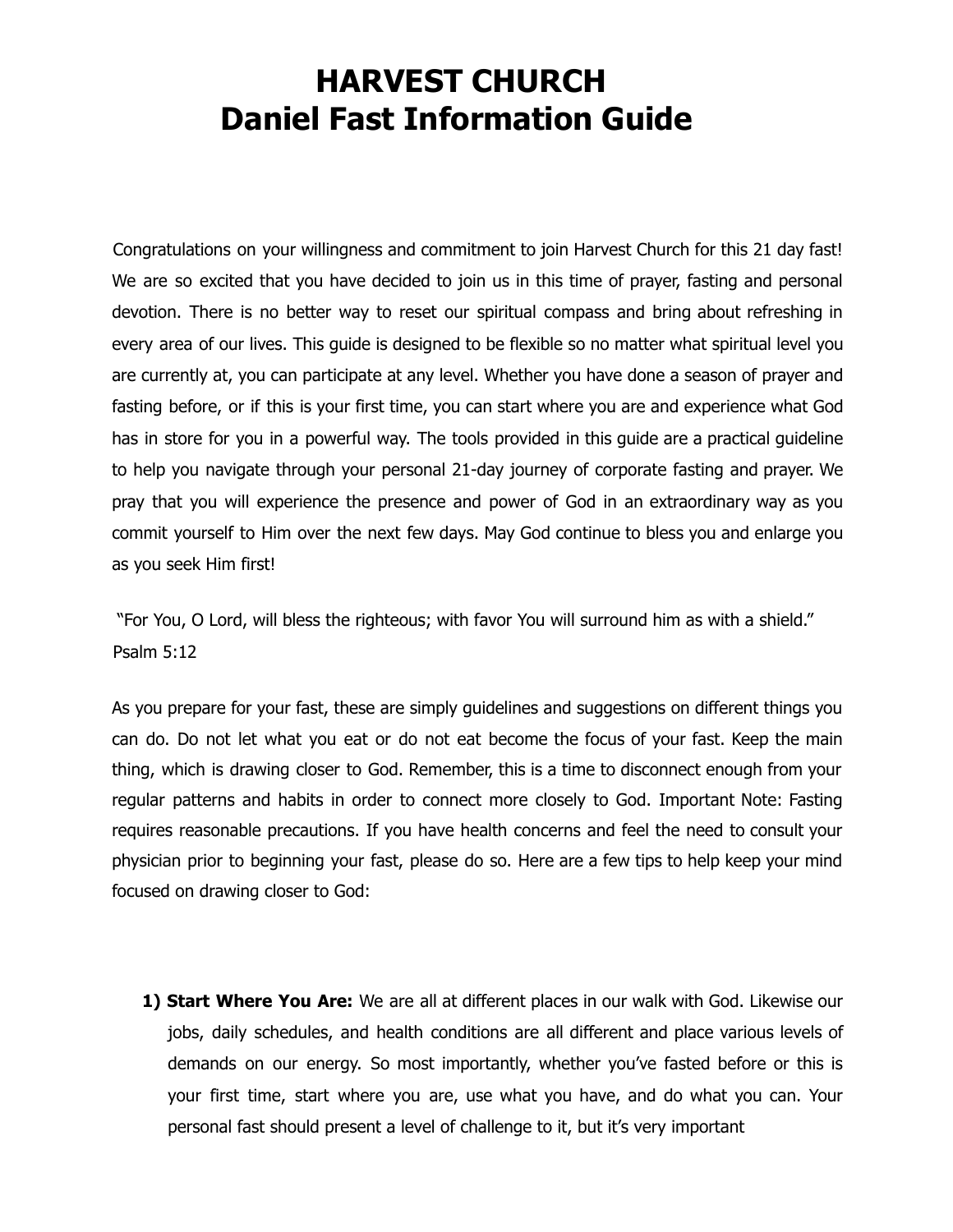## **HARVEST CHURCH Daniel Fast Information Guide**

to know your own body, know your options and, most importantly, seek God in prayer and follow what the Holy Spirit leads you to do. Remember, the goal of fasting is not just to do without food. The goal is to draw nearer to God.

**2) Find Your Zone:** When most people start fasting, there is typically some level of discomfort. However, it is possible to get used to the fasting routine pretty quickly. Quite simply, you must learn to fast in a way that works for you; because we are not all on the same spiritual level as it pertains to fasting. While any true fast does involve abstinence from food or at least certain types of food, typically, different fasting combinations work better for different people. The goal to having a successful fast is all about finding your Fast Zone, and that is different for everybody and can change depending on the season you are in. The best way to describe your Fast Zone is that it's the place where you feel most spiritually in tune with the Lord. Your mind is easily focused on God and spiritual things. You have an increased spiritual energy, and you can feel the fast working in your life. Finding your Fast Zone can help you sustain your fast for the length of the 21 days without breaking it early. Here is a great example of what I'm talking about:

Let's say you choose to go on a Daniel fast of fruits, vegetables, and water only. But 12 days into the fast you begin to get weary in well doing and you ask yourself "should I eat beans too?" If adding beans to your fast will help you stay

the course, then by all means, add beans to your fast! This is called staying in your Fast Zone. But for some people eating beans takes them out of the zone, and that's okay too. Everybody has a different Fast Zone.

**The Daniel Fast:** The Daniel fast is an extremely effective fast for spiritual focus, bodily discipline, and purification of the body and soul. In the book of Daniel we find two different times where the prophet Daniel fasted. Daniel Chapter 1 states that he only ate vegetables